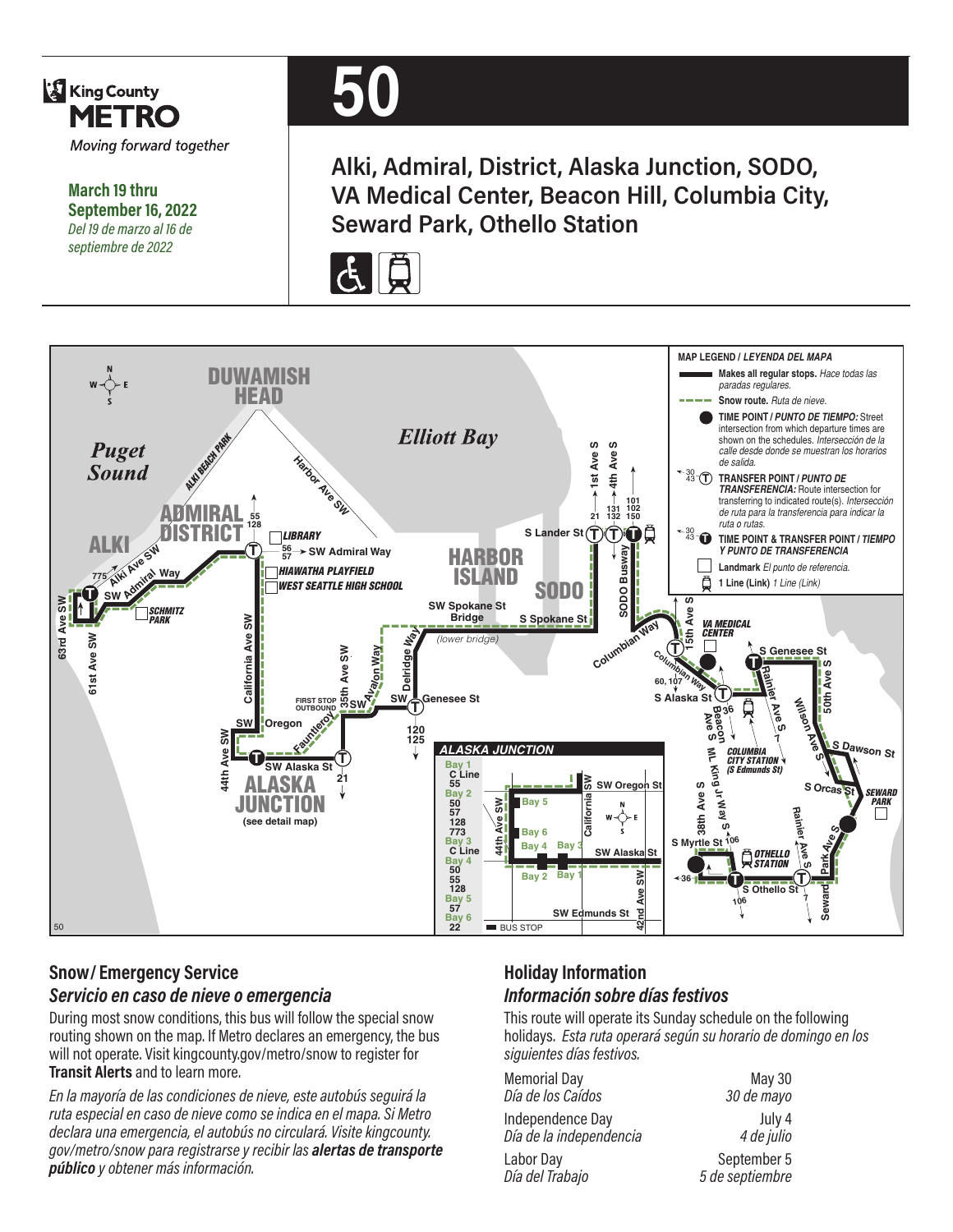#### Route 50 Monday thru Friday to SODO, Othello Station

*Servicio de lunes a viernes a SODO, Othello Station*

| Alki                                                                                                          |                                                    | <b>SODO</b>                        |                             | Columbia<br>City                      | Seward<br>Park                         |                                |  |
|---------------------------------------------------------------------------------------------------------------|----------------------------------------------------|------------------------------------|-----------------------------|---------------------------------------|----------------------------------------|--------------------------------|--|
| Alki Ave SW<br>&<br>61st Ave SW                                                                               | Alaska<br>Junction<br>Bay 2                        | SODO<br>Busway<br>&<br>S Lander St | <b>VA Medical</b><br>Center | Rainier<br>Ave S &<br>S Genesee<br>St | Seward Park<br>Ave S &<br>Wilson Ave S | 38th Ave S<br>&<br>S Myrtle St |  |
| Stop #14960                                                                                                   | Stop #31811                                        | Stop #99263                        | Stop #30453                 | Stop #34910                           | Stop #35110                            | Stop #45648                    |  |
| 5:31<br>6:01<br>6:16                                                                                          | 5:42<br>6:12<br>6:27                               | 5:58<br>6:30<br>$6:45b\ddagger$    | 6:06<br>6:38                | 6:14<br>6:46                          | 6:22<br>6:54                           | 6:29<br>7:01                   |  |
| 6:31<br>6:48                                                                                                  | 6:42<br>6:59                                       | 7:00<br>$7:18b+$                   | 7:08                        | 7:16                                  | 7:24                                   | 7:31                           |  |
| 7:02                                                                                                          | 7:13                                               | 7:32                               | 7:41                        | 7:50                                  | 7:59                                   | 8:06                           |  |
| 7:18<br>7:32<br>7:47                                                                                          | 7:29<br>7:43<br>7:58                               | 7:48b‡<br>8:03<br>8:18b‡           | 8:12                        | 8:21                                  | 8:30                                   | 8:37                           |  |
| 8:02                                                                                                          | 8:13                                               | 8:33                               | 8:42                        | 8:51                                  | 9:00                                   | 9:07                           |  |
| 8:17<br>8:32<br>8:47                                                                                          | 8:28<br>8:43<br>8:58                               | $8:48b\ddagger$<br>9:03<br>9:18b‡  | 9:12                        | 9:21                                  | 9:30                                   | 9:37                           |  |
| 9:02<br>9:17                                                                                                  | 9:13<br>9:28                                       | 9:33<br>9:48b‡                     | 9:42                        | 9:51                                  | 10:00                                  | 10:07                          |  |
| 9:32<br>9:47                                                                                                  | 9:43<br>9:59                                       | 10:03<br>10:19b#                   | 10:12                       | 10:21                                 | 10:30                                  | 10:37                          |  |
| 10:01<br>10:17                                                                                                | 10:13<br>10:29                                     | 10:33<br>10:49b‡                   | 10:41                       | 10:50                                 | 10:59                                  | 11:06                          |  |
| 10:30<br>10:46                                                                                                | 10:43<br>10:59                                     | 11:03<br>11:19b‡                   | 11:11                       | 11:20                                 | 11:29                                  | 11:36                          |  |
| 11:00                                                                                                         | 11:13                                              | 11:33                              | 11:41                       | 11:50                                 | 11:59                                  | 12:06                          |  |
| 11:16<br>11:30                                                                                                | 11:29<br>11:43                                     | 11:49b‡<br>12:03                   | 12:11                       | 12:20                                 | 12:29                                  | 12:36                          |  |
| 11:46<br>12:00<br>12:16                                                                                       | 11:59<br>12:13<br>12:29                            | 12:19b‡<br>12:33<br>12:49b‡        | 12:41                       | 12:50                                 | 12:59                                  | 1:06                           |  |
| 12:30                                                                                                         | 12:43                                              | 1:03                               | 1:11                        | 1:21                                  | 1:31                                   | 1:39                           |  |
| 12:46<br>1:00                                                                                                 | 12:59<br>1:13                                      | 1:19b‡<br>1:33                     | 1:41                        | 1:51                                  | 2:01                                   | 2:09                           |  |
| 1:16<br>1:30                                                                                                  | 1:29<br>1:43                                       | 1:49b‡<br>2:03                     | 2:11                        | 2:21                                  | 2:31                                   | 2:39                           |  |
| 1:46<br>2:00                                                                                                  | 1:59<br>2:13                                       | 2:19b‡<br>2:33                     | 2:41                        | 2:52                                  | 3:02                                   | 3:10                           |  |
| 2:16<br>2:30                                                                                                  | 2:29<br>2:43                                       | 2:49b‡<br>3:03                     | 3:11                        | 3:22                                  | 3:32                                   | 3:40                           |  |
| 2:47<br>3:01                                                                                                  | 3:00<br>3:14                                       | 3:20b‡<br>3:34                     | 3:43                        | 3:54                                  | 4:04                                   | 4:12                           |  |
| 3:17<br>$3:31$<br>$3:47$                                                                                      | 3:30<br>3:44                                       | 3:50b‡<br>4:04                     | 4:13                        | 4:24                                  | 4:34                                   | 4:42                           |  |
| 4:01                                                                                                          | 4:00<br>4:14                                       | 4:20b#<br>4:34                     | 4:43                        | 4:54                                  | 5:04                                   | 5:12                           |  |
| 4:16<br>4:31<br>4:46                                                                                          | 4:29<br>4:44<br>4:59                               | 4:49b‡<br>5:04<br>5:19b‡           | 5:13                        | 5:24                                  | 5:34                                   | 5:41                           |  |
| 5:01                                                                                                          | 5:14                                               | 5:34                               | 5:43                        | 5:53                                  | 6:03                                   | 6:10                           |  |
| 5:16<br>5:31                                                                                                  | 5:29<br>5:44                                       | 5:49b‡<br>6:04                     | 6:13                        | 6:23                                  | 6:32                                   | 6:39                           |  |
| 5:46<br>6:01<br>6:15                                                                                          | 5:59<br>6:14<br>6:28                               | 6:19b‡<br>6:34<br>6:48b‡           | 6:43                        | 6:53                                  | 7:02                                   | 7:09                           |  |
| 6:30<br>6:46                                                                                                  | 6:43<br>6:57                                       | 7:03<br>7:17b                      | 7:12                        | 7:20                                  | 7:29                                   | 7:36                           |  |
| 7:01                                                                                                          | 7:12<br>7:42                                       | 7:32<br>8:01                       | 7:40<br>8:09                | 7:48                                  | 7:57                                   | 8:03                           |  |
| 7:31<br>8:00                                                                                                  | 8:11                                               | 8:28                               | 8:36                        | 8:17<br>8:44                          | $8:26$<br>$8:53$                       | $8:32$<br>$8:59$               |  |
| 8:30<br>9:00                                                                                                  | 8:41<br>9:11                                       | 8:58<br>9:28                       | 9:06<br>9:36                | 9:14<br>9:44                          | 9:23<br>9:53                           | 9:29<br>9:59                   |  |
| 9:45<br>10:30                                                                                                 | 9:55<br>10:40                                      | 10:12<br>10:57                     | 10:20<br>11:05              | 10:28<br>11:13                        | 10:37<br>11:22                         | 10:43<br>11:28                 |  |
| 11:15                                                                                                         | 11:25                                              | 11:41                              | 11:49                       | 11:57                                 | 12:06                                  | 12:12                          |  |
| 12:00                                                                                                         | 12:57<br>12:10<br>12:26<br>12:34<br>12:42<br>12:51 |                                    |                             |                                       |                                        |                                |  |
| <b>Bold PM time</b><br>Serves northbound SODO Busway & S Lander St at this time.<br>b<br>ŧ<br>Estimated time. |                                                    |                                    |                             |                                       |                                        |                                |  |

### Route 50 Monday thru Friday to SODO, Alki

*Servicio de lunes a viernes a SODO, Alki*

|                         | <b>Seward</b><br>Park   | Columbia<br>City        |                         | <b>SODO</b>                  |                         | Alki                   |
|-------------------------|-------------------------|-------------------------|-------------------------|------------------------------|-------------------------|------------------------|
| 38th Ave S              | <b>Seward Park</b>      | Rainier                 | VA Medical              | S Lander St                  | Alaska                  | Alki Ave SW            |
| &<br>S Myrtle St        | Ave S &<br>Wilson Ave S | Ave S &<br>S Genesee    | Center                  | &<br>SOD <sub>0</sub>        | Junction<br>Bay 4       | &<br>62nd Ave          |
| Stop #45648             | Stop #34690             | St<br>Stop #8760        | Stop #30453             | <b>Busway</b><br>Stop #99261 | Stop #32011             | SW<br>Stop #14955      |
| 5:01                    | 5:07                    | $\overline{5:}15$       | 5:21                    | 5:29                         | 5:48                    | 6:02                   |
| 5:30                    | 5:36                    | 5:45                    | 5:52                    | 6:00<br>6:15                 | 6:19<br>6:34            | 6:34<br>6:49           |
| 5:59                    | 6:05                    | 6:15                    | 6:22                    | 6:31<br>6:48                 | 6:51<br>7:08            | 7:06<br>7:24           |
| 6:27                    | 6:33                    | 6:43                    | 6:50                    | 6:59<br>7:21                 | 7:21<br>7:43            | 7:37<br>7:59           |
| 7:01                    | 7:07                    | 7:16                    | 7:23                    | $7:32$<br>$7:51$             | 7:54<br>8:13            | 8:10<br>8:29           |
| 7:24<br>7:32            | 7:30<br>7:38            | 7:39<br>7:47            | 7:46<br>7:54            | 7:55<br>8:03                 | 8:17<br>8:25            | 8:33<br>8:41           |
| 8:02                    | 8:08                    | 8:17                    | 8:24                    | 8:21<br>8:33                 | 8:43<br>8:55            | 8:59<br>9:12           |
| 8:32                    | 8:38                    | 8:47                    | 8:54                    | 8:51<br>9:03                 | 9:13<br>9:25            | 9:30<br>9:42           |
| 9:02                    | 9:08                    | 9:17                    | 9:24                    | 9:21<br>9:33                 | 9:43<br>9:55            | 10:00<br>10:12         |
| 9:32                    | 9:38                    | 9:47                    | 9:54                    | 9:51<br>10:03                | 10:13<br>10:25          | 10:30<br>10:42         |
|                         |                         |                         |                         | 10:22                        | 10:44                   | 11:01                  |
| 10:02                   | 10:08                   | 10:17                   | 10:24                   | 10:33<br>10:52               | 10:55<br>11:14          | 11:12<br>11:31         |
| 10:30                   | 10:37                   | 10:46                   | 10:54                   | 11:03<br>11:22               | 11:25<br>11:44          | 11:42<br>12:01         |
| 11:00                   | 11:07                   | 11:16                   | 11:24                   | 11:33<br>11:52               | 11:55<br>12:14          | 12:12<br>12:31         |
| 11:30                   | 11:37                   | 11:46                   | 11:54                   | 12:03<br>12:22               | 12:24<br>12:43          | 12:41<br>1:00          |
| 12:01                   | 12:08                   | 12:17                   | 12:24                   | 12:33<br>12:52               | 12:54<br>1:13           | 1:11<br>1:30           |
| 12:31                   | 12:38                   | 12:47                   | 12:54                   | 1:03<br>1:22                 | 1:24<br>1:43            | 1:41<br>2:00           |
| 1:01                    | 1:08                    | 1:17                    | 1:24                    | 1:33<br>1:52                 | 1:54<br>2:14            | 2:11<br>2:31           |
| 1:31                    | 1:38                    | 1:47                    | 1:54                    | 2:03<br>2:22                 | 2:25<br>2:44            | 2:42<br>3:01           |
| 2:01                    | 2:08                    | 2:17                    | 2:24                    | 2:33<br>2:52                 | 2:55<br>3:14            | 3:12<br>3:31           |
| 2:31                    | 2:38                    | 2:47                    | 2:54                    | 3:03<br>3:23                 | 3:25<br>3:45            | 3:42<br>4:03           |
| 3:00                    | 3:07                    | 3:17                    | 3:24                    | 3:33<br>3:53                 | 3:55<br>4:15            | 4:13<br>4:33           |
| 3:30                    | 3:37                    | 3:47                    | 3:54                    | 4:03<br>4:23                 | 4:25<br>4:45            | 4:43<br>5:03           |
| 3:59                    | 4:07                    | 4:17                    | 4:24                    | 4:33<br>4:52                 | 4:55<br>5:15            | 5:13<br>5:35           |
| 4:29                    | 4:37                    | 4:47                    | 4:54                    | 5:03<br>5:22                 | 5:26<br>5:45            | 5:46<br>6:04           |
| 4:59                    | 5:07                    | 5:17                    | 5:24                    | 5:33<br>5:52                 | 5:56<br>6:15            | 6:15<br>6:33           |
| 5:29                    | 5:37                    | 5:47                    | 5:54                    | 6:03<br>6:22                 | 6:26<br>6:45            | 6:44<br>7:03           |
| 5:59                    | 6:06                    | 6:16                    | 6:23                    | 6:32<br>6:51                 | 6:55<br>7:11            | 7:13<br>7:28           |
| 6:31<br>7:01            | 6:38<br>7:07            | 6:47<br>7:16            | 6:54<br>7:23            | 7:03<br>7:32                 | 7:23<br>7:52            | 7:40<br>8:09           |
| 7:31<br>8:01            | 7:37<br>8:07            | 7:46<br>8:16            | 7:53<br>8:23            | 8:01<br>8:31                 | 8:20<br>8:50            | 8:37<br>9:06           |
| 8:31<br>9:02            | 8:37<br>9:08            | 8:46<br>9:17            | 8:53<br>9:23            | 9:01<br>9:31                 | 9:20<br>9:50            | 9:36<br>10:06          |
| 9:46                    | 9:52                    | 10:00                   | 10:06                   | 10:14                        | 10:32                   | 10:47                  |
| 10:31<br>11:16<br>12:04 | 10:37<br>11:22<br>12:10 | 10:45<br>11:30<br>12:17 | 10:51<br>11:36<br>12:23 | 10:59<br>11:44<br>12:31      | 11:17<br>12:02<br>12:49 | 11:32<br>12:16<br>1:02 |
| <b>Bold PM time</b>     |                         |                         |                         |                              |                         |                        |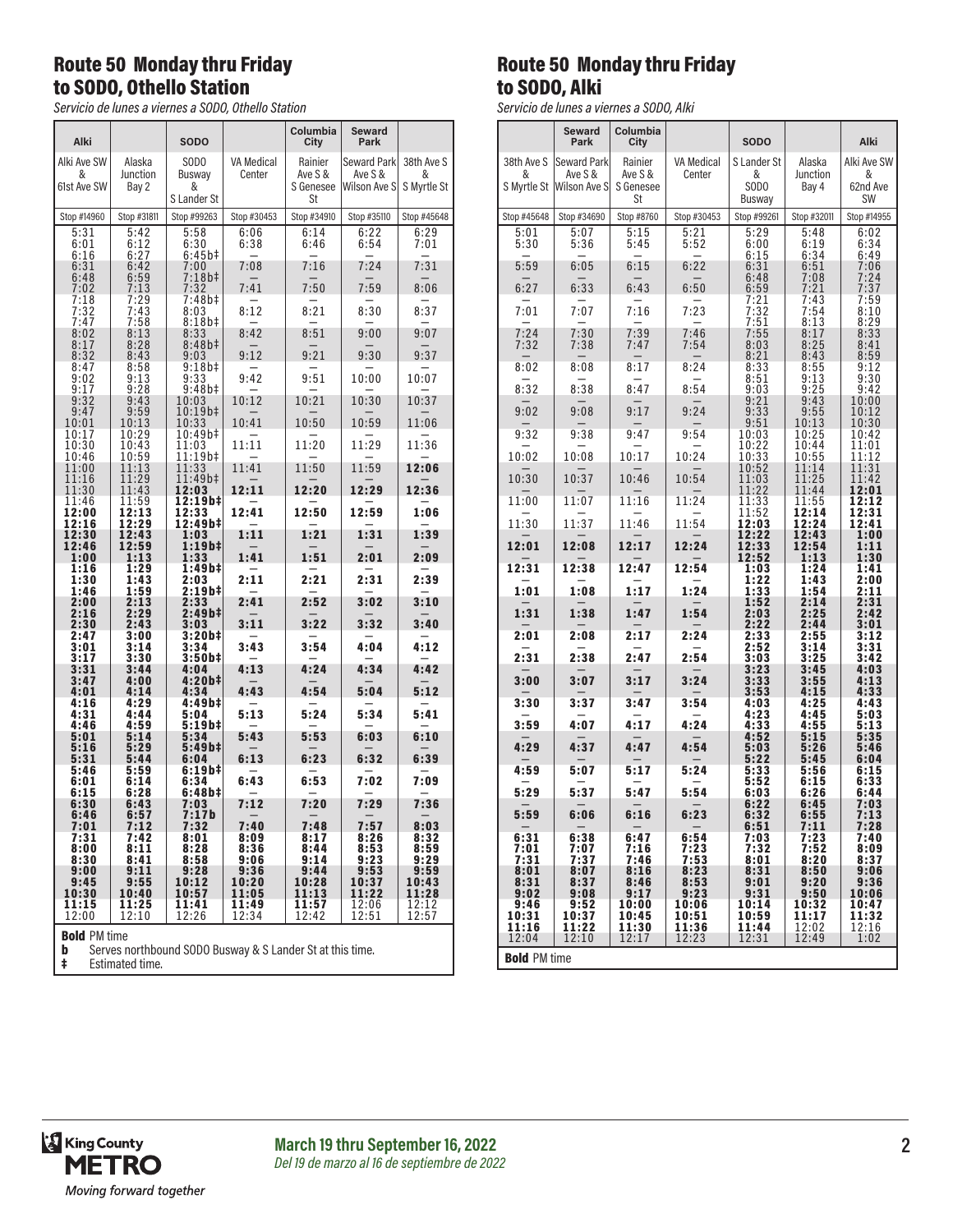### Route 50 Saturday to SODO, Othello Station

*Servicio de al sábado a SODO, Othello Station*

| Alki                                                                                                                                                                                                                                                               |                                                                                                                                                                                                                                                                    | <b>SODO</b>                                                                                                                                                                                                                                                         |                                                                                                                                                                                                                                                                     | Columbia<br>City                                                                                                                                                                                                                                                    | <b>Seward</b><br>Park                                                                                                                                                                                                                                                |                                                                                                                                                                                                                                                                                                                                                                                                                                        |
|--------------------------------------------------------------------------------------------------------------------------------------------------------------------------------------------------------------------------------------------------------------------|--------------------------------------------------------------------------------------------------------------------------------------------------------------------------------------------------------------------------------------------------------------------|---------------------------------------------------------------------------------------------------------------------------------------------------------------------------------------------------------------------------------------------------------------------|---------------------------------------------------------------------------------------------------------------------------------------------------------------------------------------------------------------------------------------------------------------------|---------------------------------------------------------------------------------------------------------------------------------------------------------------------------------------------------------------------------------------------------------------------|----------------------------------------------------------------------------------------------------------------------------------------------------------------------------------------------------------------------------------------------------------------------|----------------------------------------------------------------------------------------------------------------------------------------------------------------------------------------------------------------------------------------------------------------------------------------------------------------------------------------------------------------------------------------------------------------------------------------|
| Alki Ave SW<br>&<br>61st Ave SW                                                                                                                                                                                                                                    | Alaska<br>Junction<br>Bay 2                                                                                                                                                                                                                                        | SOD <sub>0</sub><br>Busway<br>&<br>S Lander St                                                                                                                                                                                                                      | <b>VA Medical</b><br>Center                                                                                                                                                                                                                                         | Rainier<br>Ave S &<br>S Genesee<br>St                                                                                                                                                                                                                               | Seward Park<br>Ave S &<br>Wilson Ave S                                                                                                                                                                                                                               | 38th Ave S<br>&<br>S Myrtle St                                                                                                                                                                                                                                                                                                                                                                                                         |
| Stop #14960                                                                                                                                                                                                                                                        | Stop #31811                                                                                                                                                                                                                                                        | Stop #99263                                                                                                                                                                                                                                                         | Stop #30453                                                                                                                                                                                                                                                         | Stop #34910                                                                                                                                                                                                                                                         | Stop #35110                                                                                                                                                                                                                                                          | Stop #45648                                                                                                                                                                                                                                                                                                                                                                                                                            |
| 6:11<br>6:41<br>7:09<br>7:39<br>8:09<br>8:39<br>9:09<br>9:38<br>10:08<br>10:38<br>11:08<br>11:38<br>12:08<br>12:38<br>1:07<br>1:37<br>2:07<br>2:37<br>3:07<br>3:37<br>4:07<br>4:37<br>5:08<br>5:38<br>6:09<br>6:39<br>7:09<br>7:39<br>8:09<br>8:44<br>9:14<br>9:44 | 6:20<br>6:50<br>7:20<br>7:50<br>8:20<br>8:50<br>9:20<br>9:50<br>10:20<br>10:50<br>11:20<br>11:50<br>12:20<br>12:50<br>1:20<br>1:50<br>2:20<br>2:50<br>3:20<br>3:50<br>4:20<br>4:50<br>5:20<br>5:50<br>6:20<br>6:50<br>7:20<br>7:50<br>8:20<br>8:55<br>9:25<br>9:55 | 6:36<br>7:06<br>7:36<br>8:06<br>8:37<br>9:08<br>9:38<br>10:08<br>10:39<br>11:09<br>11:40<br>12:10<br>12:39<br>1:09<br>1:39<br>2:09<br>2:39<br>3:08<br>3:38<br>4:08<br>4:38<br>5:08<br>5:38<br>6:08<br>6:38<br>7:08<br>7:38<br>8:07<br>8:37<br>9:12<br>9:42<br>10:12 | 6:43<br>7:13<br>7:43<br>8:13<br>8:45<br>9:16<br>9:46<br>10:16<br>10:47<br>11:17<br>11:48<br>12:18<br>12:47<br>1:17<br>1:47<br>2:17<br>2:48<br>3:17<br>3:47<br>4:17<br>4:47<br>5:17<br>5:46<br>6:16<br>6:46<br>7:16<br>7:46<br>8:15<br>8:45<br>9:19<br>9:49<br>10:19 | 6:50<br>7:21<br>7:51<br>8:21<br>8:53<br>9:24<br>9:54<br>10:25<br>10:56<br>11:26<br>11:57<br>12:27<br>12:56<br>1:26<br>1:56<br>2:26<br>2:57<br>3:26<br>3:56<br>4:26<br>4:56<br>5:26<br>5:55<br>6:25<br>6:55<br>7:25<br>7:55<br>8:24<br>8:54<br>9:27<br>9:57<br>10:27 | 6:57<br>7:28<br>7:59<br>8:29<br>9:01<br>9:32<br>10:02<br>10:34<br>11:05<br>11:36<br>12:07<br>12:37<br>1:06<br>1:36<br>2:06<br>2:36<br>3:07<br>3:36<br>4:05<br>4:35<br>5:05<br>5:35<br>6:04<br>6:34<br>7:04<br>7:34<br>8:04<br>8:33<br>9:02<br>9:35<br>10:05<br>10:35 | 7:04<br>$7:35+$<br>8:06#<br>8:36 <sup>‡</sup><br>9:09 <sup>‡</sup><br>9:40 <sup>‡</sup><br>10:10‡<br>10:42‡<br>11:13‡<br>11:44‡<br>12:15‡<br>12:45‡<br>1:14‡<br>1:44‡<br>2:14‡<br>2:44‡<br>$3:15\ddagger$<br>3:44 <sup>‡</sup><br>4:13#<br>4:43‡<br>5:13#<br>5:43 <sup>‡</sup><br>6:12 <sup>‡</sup><br>6:42 <sup>‡</sup><br>7:12‡<br>7:42 <sup>‡</sup><br>8:12‡<br>8:41#<br>9:10 <sup>‡</sup><br>9:43 <sup>‡</sup><br>10:12‡<br>10:42‡ |
| 10:14<br>10:45<br>11:16<br>11:46<br>12:16                                                                                                                                                                                                                          | 10:25<br>10:55<br>11:25<br>11:55<br>12:25                                                                                                                                                                                                                          | 10:42<br>11:11<br>11:40<br>12:10<br>12:40                                                                                                                                                                                                                           | 10:49<br>11:18<br>11:47<br>12:17<br>12:47                                                                                                                                                                                                                           | 10:57<br>11:26<br>11:54<br>12:24<br>12:54                                                                                                                                                                                                                           | 11:05<br>11:34<br>12:02<br>12:32<br>1:02                                                                                                                                                                                                                             | 11:12‡<br>11:41‡<br>12:09‡<br>12:39‡<br>1:09‡                                                                                                                                                                                                                                                                                                                                                                                          |
| <b>Bold PM time</b><br>ŧ<br>Estimated time                                                                                                                                                                                                                         |                                                                                                                                                                                                                                                                    |                                                                                                                                                                                                                                                                     |                                                                                                                                                                                                                                                                     |                                                                                                                                                                                                                                                                     |                                                                                                                                                                                                                                                                      |                                                                                                                                                                                                                                                                                                                                                                                                                                        |

### Route 50 Saturday to SODO, Alki

*Servicio de al sábado a SODO, Alki*

|                     | <b>Seward</b>                       | Columbia             |                |                       |                   |                |
|---------------------|-------------------------------------|----------------------|----------------|-----------------------|-------------------|----------------|
|                     | Park                                | City                 |                | <b>SODO</b>           |                   | Alki           |
| 38th Ave S          | Seward Park                         | Rainier              | VA Medical     | S Lander St           | Alaska            | Alki Ave SW    |
| &                   | Ave S &<br>S Myrtle St Wilson Ave S | Ave S &<br>S Genesee | Center         | &<br>SOD <sub>0</sub> | Junction<br>Bay 4 | &<br>62nd Ave  |
|                     |                                     | St                   |                | Busway                |                   | <b>SW</b>      |
| Stop #45648         | Stop #34690                         | Stop #8760           | Stop #30453    | Stop #99261           | Stop #32011       | Stop #14955    |
| 6:36                | 6:42                                | 6:50                 | 6:56           | 7:04                  | 7:21              | 7:35           |
| 7:06<br>7:36        | 7:12<br>7:42                        | 7:20<br>7:50         | 7:26<br>7:56   | 7:34<br>8:04          | 7:51<br>8:21      | 8:05<br>8:35   |
| 8:06                | 8:12                                | 8:20                 | 8:26           | 8:35                  | 8:53              | 9:07           |
| 8:35                | 8:41                                | 8:50                 | 8:56           | 9:05                  | 9:23              | 9:37           |
| 9:05                | 9:11                                | 9:20                 | 9:26           | 9:35                  | 9:53<br>10:23     | 10:07          |
| 9:34<br>10:05       | 9:41<br>10:12                       | 9:50<br>10:21        | 9:56<br>10:28  | 10:05<br>10:37        | 10:55             | 10:37<br>11:10 |
| 10:36               | 10:43                               | 10:52                | 10:59          | 11:08                 | 11:26             | 11:41          |
| 11:06               | 11:13                               | 11:22                | 11:29          | 11:38                 | 11:56             | 12:11          |
| 11:36               | 11:43                               | 11:52                | 11:59          | 12:08                 | 12:26             | 12:41          |
| 12:06<br>12:35      | 12:13<br>12:42                      | 12:22<br>12:51       | 12:29<br>12:58 | 12:38<br>1:07         | 12:56<br>1:26     | 1:11<br>1:41   |
| 1:05                | 1:12                                | 1:21                 | 1:28           | 1:37                  | 1:56              | 2:12           |
| 1:35                | 1:42                                | 1:51                 | 1:58           | 2:07                  | 2:26              | 2:42           |
| 2:03<br>2:33        | 2:10                                | 2:19                 | 2:27           | 2:36                  | 2:55              | 3:11           |
| 3:03                | 2:40<br>3:10                        | 2:49<br>3:19         | 2:57<br>3:27   | 3:06<br>3:36          | 3:25<br>3:55      | 3:41<br>4:11   |
| 3:34                | 3:41                                | 3:50                 | 3:58           | 4:07                  | 4:25              | 4:41           |
| 4:04<br>4:33        | 4:11<br>4:40                        | 4:20<br>4:49         | 4:28<br>4:57   | 4:37<br>5:06          | 4:55<br>5:24      | 5:11<br>5:40   |
| 5:03                | 5:10                                | 5:19                 | 5:26           | 5:35                  | 5:53              | 6:08           |
| 5:33                | 5:40                                | 5:49                 | 5:56           | 6:05                  | 6:23              | 6:37           |
| 6:04<br>6:37        | 6:11<br>6:43                        | 6:20<br>6:51         | 6:27<br>6:58   | 6:35<br>7:06          | 6:53<br>7:23      | 7:07<br>7:37   |
| 7:07                | 7:13                                | 7:21                 | 7:28           | 7:36                  | 7:53              | 8:07           |
| 7:32                | 7:38                                | 7:46                 | 7:53           | 8:01                  | 8:18              | 8:32           |
| 8:01                | 8:07                                | 8:15                 | 8:22           | 8:30                  | 8:47              | 9:01           |
| 8:31<br>9:01        | 8:37<br>9:07                        | 8:45<br>9:15         | 8:52<br>9:22   | 9:00<br>9:30          | 9:17<br>9:47      | 9:31<br>10:01  |
| 9:33                | 9:39                                | 9:47                 | 9:53           | 10:00                 | 10:16             | 10:30          |
| 10:02               | 10:08                               | 10:16                | 10:22          | 10:29                 | 10:45             | 10:59          |
| 10:32<br>11:02      | 10:38<br>11:08                      | 10:46<br>11:16       | 10:52<br>11:22 | 10:59<br>11:29        | 11:15<br>11:45    | 11:29<br>11:59 |
| 11:33               | 11:39                               | 11:47                | 11:53          | 12:00                 | 12:15             | 12:27          |
| 12:05               | 12:10                               | 12:17                | 12:23          | 12:30                 | 12:45             | 12:57          |
| <b>Bold PM time</b> |                                     |                      |                |                       |                   |                |

Estimated time.